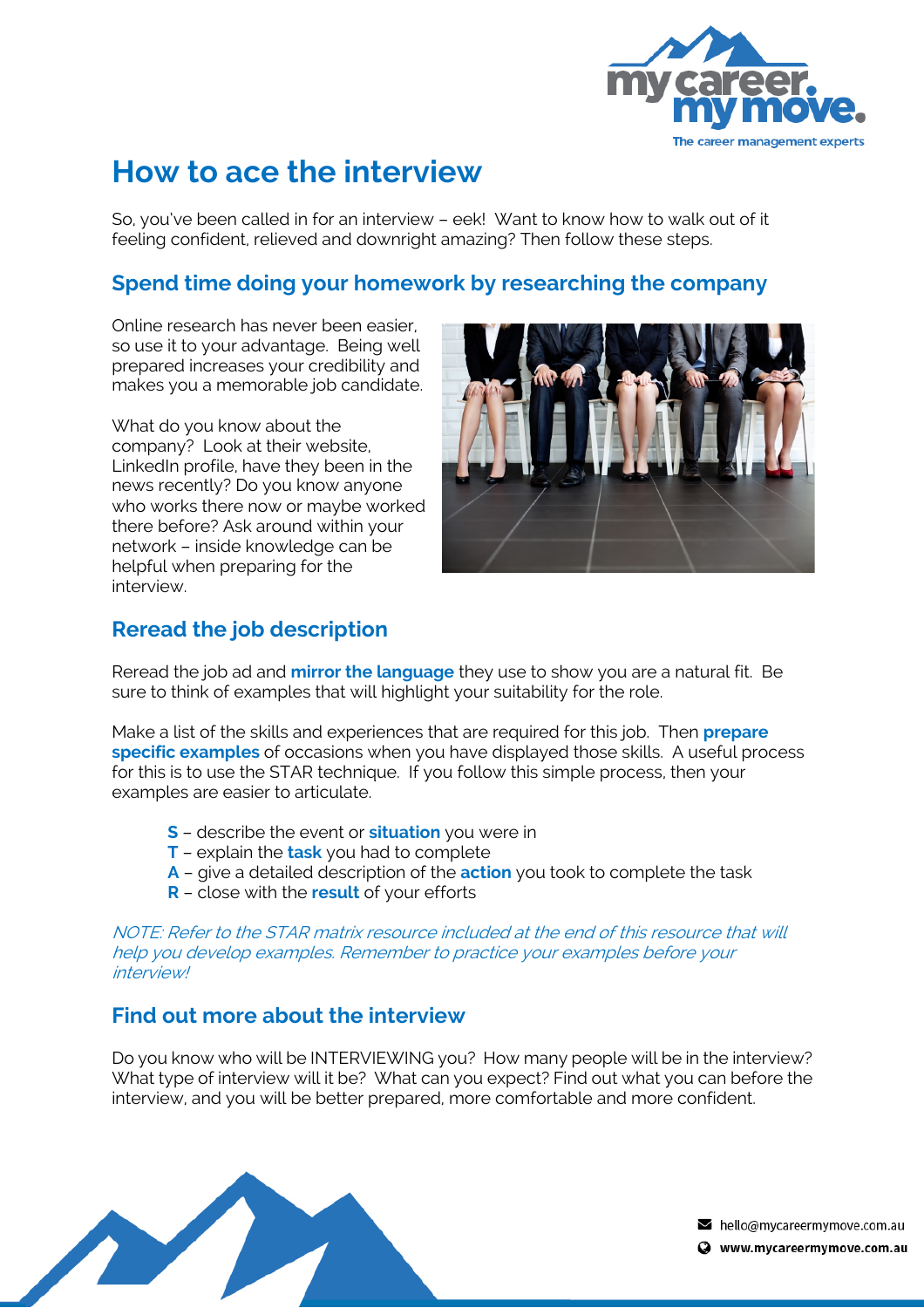

Give serious thought and consideration to specific examples for questions like "tell us a bit about yourself", "tell us about a time you were successful", "tell us about a time you had to deal with a difficult situation". If the question starts with "Tell us about…" then always use the STAR technique, they are looking for specifics, so be as specific and detailed as you can be.

## **Ask questions**

At the end of your interview, you are likely to be asked if you have any questions. It's a great idea to have some well thought out questions on hand.

Some **good interview questions** for you to ask include:

- What is the reason you are recruiting? Is this a new position or replacing someone?
- Can you describe the most important qualities of the person you are looking to hire?
- What do you think the next steps are from here?
- How is performance be measured in this role? In the team?

If you get to the end of the interview and your questions have been answered then say, "I did have a list of questions at the start, but all of them have been addressed through our chat, so thank you". This is a much better response than "No, I don't have any questions".

#### **Keep your LinkedIn profile current**

Make sure your LinkedIn profile is up to date and reread the resume you submitted. Don't be caught out by not knowing your own background! Your LinkedIn profile and other social media profiles will likely be looked at before your interview.

#### **Follow up after your interview**

Finally, follow these **follow up actions** post-interview:

- Immediately after the interview, do a brain dump and make as many notes as you can. This will make it easier to debrief, with a friend, mentor or career coach.
- And the key point which will make you stand HEAD and SHOULDERS above the competition is to FOLLOW UP AFTER THE INTERVIEW. Your first follow up should be by email. Send it individually to each person who was at the interview – do not send as a group email. The subject line should be your full name and the name of the company. i.e. Joe Bloggs and ABC Company. In addition to expressing your thanks, the letter gives you a chance to reiterate your interest in the role and contributing to the company. It does not need to be long – 3 or 4 sentences is plenty.



hello@mycareermymove.com.au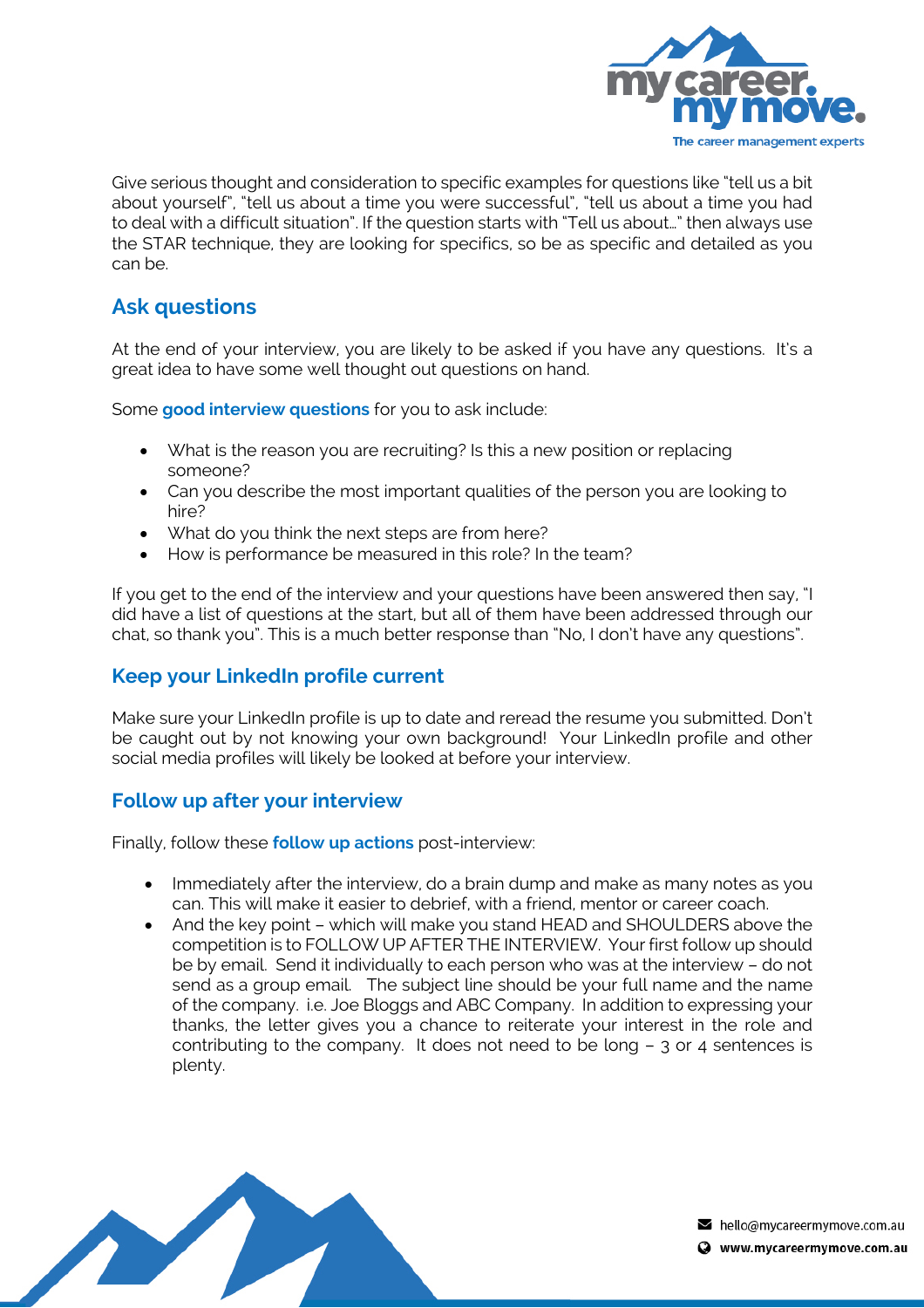

#### **Are you looking for more resources that will make your job interview easier?**

Head to www.mycareermymove.com.au for more free resources and be sure to check out our Starting Out, Starting Over and Starting New online career coaching programs that will help you stand out as the ideal candidate.



 $\blacktriangleright$  hello@mycareermymove.com.au

Www.mycareermymove.com.au